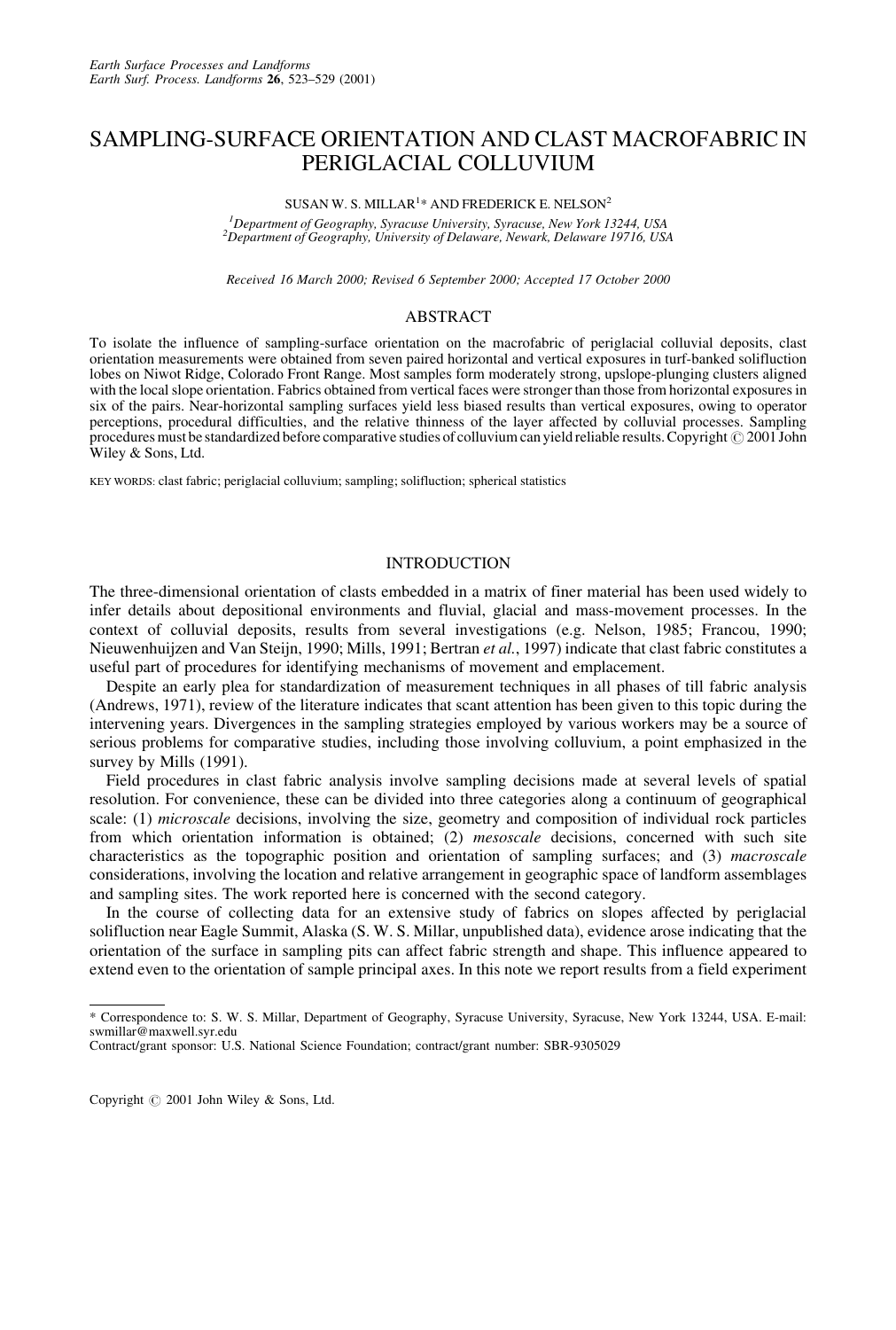

Figure 1. Map of Niwot Ridge area, showing locations of sampling sites

designed to assess how the orientation of sampling surfaces can affect clast macrofabrics in colluvial materials.

## STUDY AREA AND SAMPLING METHODS

Data were collected above treeline on Niwot Ridge  $(40°03' N, 105°35' W; 3400–3550 m a.s.l.)$ , Colorado Front Range (Figure 1), in the general vicinity of Benedict's (1970) classic investigation of mass-movement processes. Paired samples of clast orientation were obtained from seven shallow pits excavated in wellformed turf-banked solifluction lobes. Sites were cleared of vegetation by rolling back the turf mat and exposing the underlying soil matrix. The uppermost 20 cm of soil was removed to eliminate potential contamination from disturbance by foot traffic. Although penetration of frost into near-surface sediments may have affected clast orientation (Fahey, 1975; Warburton, 1990; S. W. S. Millar and F. E. Nelson, unpublished data), the pairing of samples from equivalent depths controlled for this factor.

In each of the seven pits, the plunge and plunge azimuth of 50 elongate clasts were obtained, following procedures outlined by Andrews (1971). Clasts were measured from the subhorizontal floor of the  $1 \times 1 \times 0.6$  m pits at depths between 20 and 60 cm as excavation proceeded. The work involved careful unearthing and removal of each clast to identify the true A-axis. A non-metallic rod was inserted to replicate A-axis plunge and plunge azimuth, which were then measured with a Brunton compass corrected for local magnetic declination. Only clasts with A:B axial ratios greater than 1-5 were measured. For comparative purposes, a second set of 50 observations was obtained from the vertical, upslope face of the pit over the same depth increment, following collection of the horizontal sample. To obtain the sample quota of 50 observations, the vertical faces of the pits were trimmed back by as much as  $0.5$  m. This sampling design yielded seven paired samples of fabric data, each obtained from a  $0.4$  to  $0.6 \text{ m}^3$  volume of sediment, and potentially appropriate for application of two-sample comparative statistical procedures.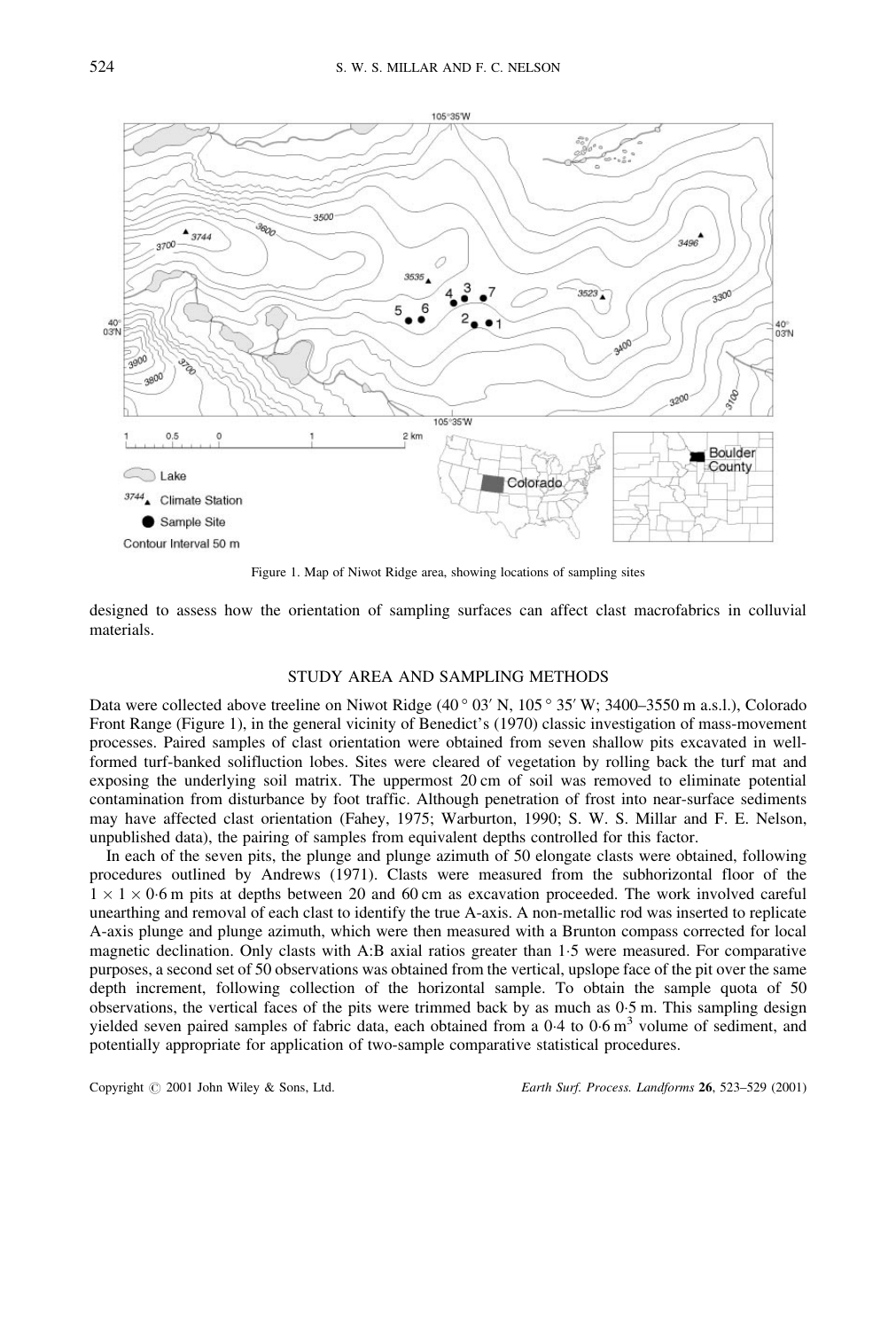

Figure 2. Fabric data from horizontal and vertical sampling faces, plotted on Schmidt nets (Lambert equal-area projection). Great circles represent plane of local slope at each sampling location. Largest and smallest eigenvectors are shown by open and solid crosses, respectively. Contouring was implemented using Starkey's (1977) point-counting method; each counting circle occupied 2 per cent of projective net (Stesky, 1998). Contours represent 2, 4, 6, 8, 10 and 12 points per circle. Shading density is standardized between nets

## STATISTICAL ANALYSIS

The seven paired data sets were plotted on Schmidt nets and contoured using Starkey's (1977) point-counting method (Figure 2). A dominant mode coincides approximately with the orientation of the local slope in each case. Visual inspection indicates that dispersion is substantially greater in samples obtained from horizontal sampling surfaces. This impression was confirmed by descriptive measures of sample orientation and dispersion (Table I), generated using standard eigenvalue techniques for axial data (Mardia, 1972, Ch. 8; Fisher *et al.*, 1987, Ch. 3). Normalized eigenvalues  $\overline{\tau}_i$  (*i* = 1, 2, 3;  $\overline{\tau}_3 \ge \overline{\tau}_2 \ge \overline{\tau}_1$ ) computed from a 3 × 3 orientation matrix **T** (Fisher *et al.*, 1987 p. 33) for each sample indicate appreciable differences in fabric strength between paired samples. Moderately strong clusters predominate, although several are embedded in a more dispersed girdle-like pattern corresponding to clasts orientated transverse to the slope. Samples from vertical exposures are stronger in all cases except Site 7, where the horizontal face yielded a slightly stronger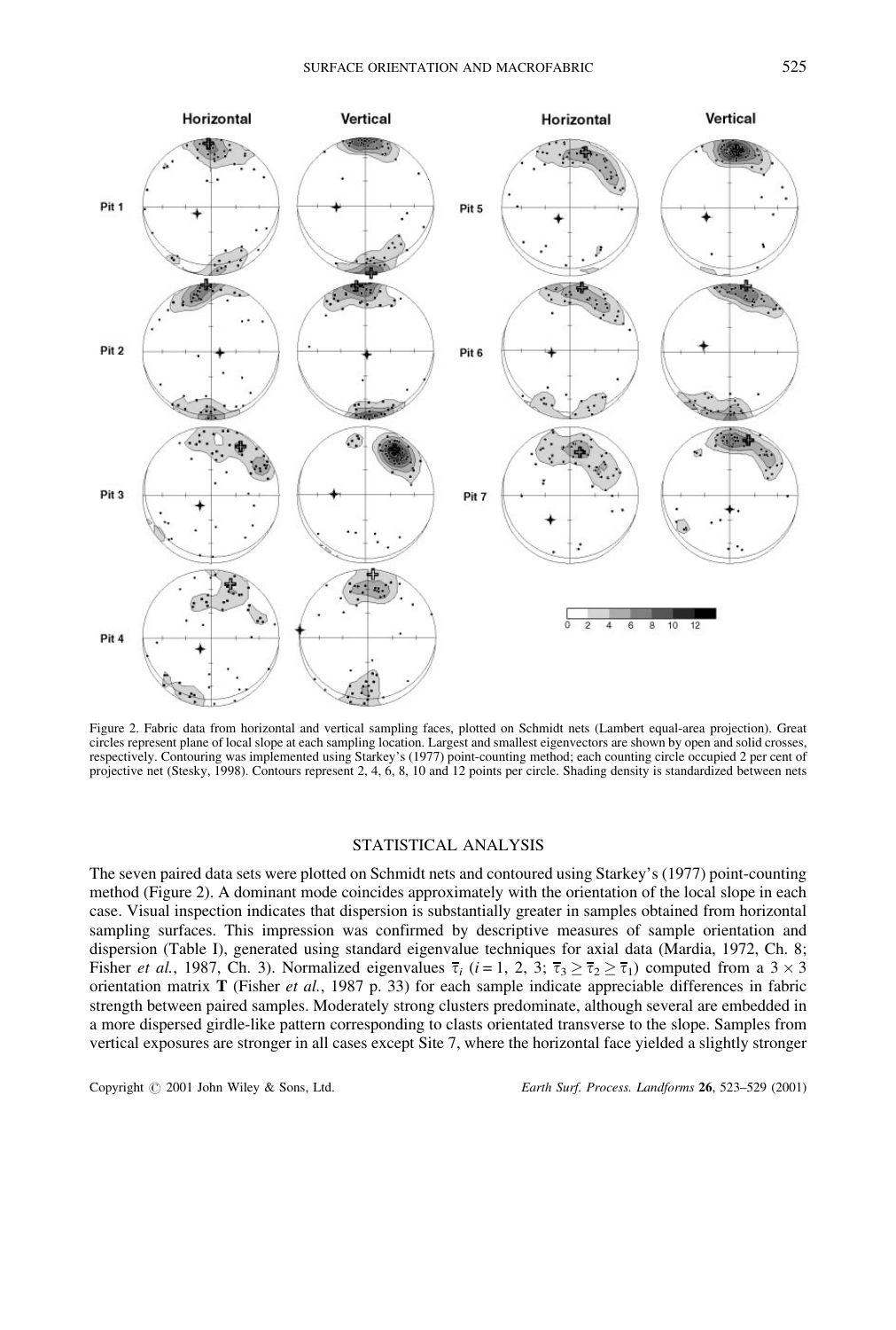| Sample         | $\overline{\tau}_1$ | $\overline{\tau}_2$ | $\overline{\tau}_3$ | $t_3^{\ d}$ | $v^b$ | $\zeta^c$ | $\Gamma^d$ | $\hat{\sigma}^e$ | $P_n^f$ | $N_r^g$ |
|----------------|---------------------|---------------------|---------------------|-------------|-------|-----------|------------|------------------|---------|---------|
| 1 <sub>h</sub> | 0.088               | 0.241               | 0.671               | 358, 8      | 1.018 | 2.030     | 0.527      | 0.125            | 12.63   |         |
| 1v             | 0.047               | 0.182               | 0.771               | 175, 1      | 1.063 | 2.804     | 0.660      | 0.080            | 15.62   |         |
| 2h             | 0.112               | 0.173               | 0.715               | 356, 2      | 3.245 | 1.853     | 0.583      | 0.095            | 2.44    | 34.18   |
| 2v             | 0.080               | 0.113               | 0.807               | 352, 5      | 5.691 | 2.311     | 0.692      | 0.069            | 1.42    |         |
| 3h             | 0.145               | 0.223               | 0.632               | 32, 18      | 2.395 | 1.476     | 0.470      | 0.139            | 3.01    | 0.36    |
| 3v             | 0.068               | 0.151               | 0.781               | 33, 22      | 2.052 | 2.440     | 0.690      | 0.069            | 5.40    |         |
| 4h             | 0.191               | 0.231               | 0.578               | 20, 17      | 4.877 | 1.105     | 0.412      | 0.166            | 0.61    | 3.5     |
| 4v             | 0.136               | 0.205               | 0.659               | 5, 8        | 2.816 | 1.580     | 0.494      | 0.127            | 2.75    |         |
| 5h             | 0.083               | 0.274               | 0.643               | 16, 17      | 0.711 | 2.051     | 0.492      | 0.149            | 17.80   |         |
| 5v             | 0.037               | 0.158               | 0.805               | 8, 16       | 1.115 | 3.088     | 0.718      | 0.064            | 13.68   |         |
| 6h             | 0.086               | 0.206               | 0.708               | 11, 7       | 1.400 | 2.114     | 0.544      | 0.114            | 11.43   |         |
| 6y             | 0.060               | 0.109               | 0.831               | 14, 0       | 3.445 | 2.624     | 0.705      | 0.069            | 5.46    |         |
| 7h             | 0.104               | 0.251               | 0.645               | 13, 36      | 1.077 | 1.825     | 0.491      | 0.141            | 10.71   |         |
| 7v             | 0.125               | 0.199               | 0.675               | 19, 16      | 2.635 | 1.684     | 0.534      | 0.112            | 2.97    |         |

Table I. Sample characteristics

All samples consist of 50 replications of plunge and plunge azimuth. Mardia's (1972, p. 276) test indicates that the null hypothesis of uniformity should be rejected for all samples (0.05 level).<br><sup>*a*</sup> Values for azimuth, plunge of principal eigenvector **t**<sub>3</sub><br>*b* Shape parameter:  $\gamma = \ln(\overline{\tau}_3/\overline{\tau}_2)/\ln(\overline{\tau}_2/\overline{\tau}_1)$ 

<sup>*c*</sup> Shape parameter:  $\gamma = \ln(\overline{\tau}_3/\overline{\tau}_1)$ <br> *c* Strength parameter:  $= \ln(\overline{\tau}_3/\overline{\tau}_1)$ <br> *d* Fourth cosine moment<br> *e* Spherical standard error<br> *f* Test statistic for rotational symmetry (critical value at 0-<br> *T* Te  $\frac{1}{1}$  Test statistic for rotational symmetry (critical value at 0.05 level is 5.99)

The statistic for rotational symmetry (critical value at 0.05 level is 5.99)<br><sup>8</sup> Test statistic for two-sample test for common principal axis; critical value is compared with  $\chi^2$  (see Fisher *et al.*, 1987, p. 165)



Figure 3. Log-ratio plot of Niwot fabric data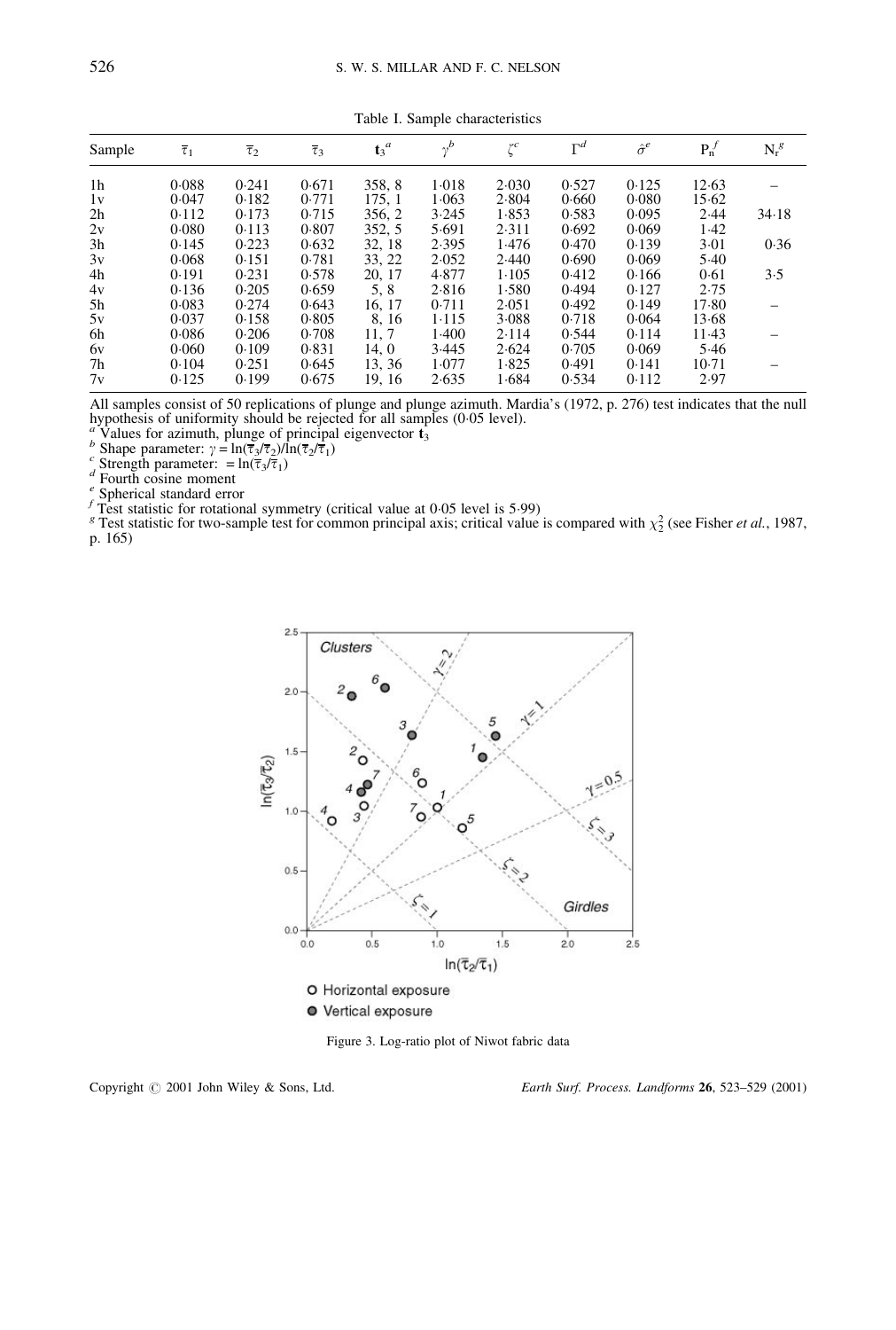

Figure 4. Plot showing (a) fabric strength  $(\zeta)$  and (b) fabric shape  $(\gamma)$  in samples obtained from horizontal and vertical exposures. Low values of shape parameter describe girdle distributions; higher values indicate clusters. Dashed lines indicate 1:1 relation; solid lines represent reduced major axes (RMA)

fabric. The shape of the fabric from the vertical face at Site 7 was, however, more clustered than that obtained from the horizontal exposure.

Parameters describing the shape  $(\gamma)$  and strength  $(\zeta)$  of the samples were used to create log-ratio plots (Woodcock, 1977), which can facilitate comparison of fabrics (e.g. Nelson, 1985). Collectively, these measures provide further confirmation that substantial differences exist between samples collected from horizontal and vertical faces (Figure 3).

To investigate these differences further, reduced major axis (RMA) analysis (e.g. Till, 1974, p. 99) was used to construct bivariate strength and shape relations for fabrics from the horizontal and vertical faces (Figure 4). Based on the Pearson product-moment correlation coefficient  $(r<sub>s</sub>)$ , the reduced major axis partitions deviation from the best-fit line equally between variables. Differences in strength between pairs are well developed and systematic  $(r_s = 0.708)$ . Fabrics from vertical exposures are substantially stronger than those from their horizontal counterparts (Figure 4a); although a consistent relation between the two sets of samples is apparent, the RMA departs markedly from 1:1 correspondence, with more pronounced differences apparent as strength increases. The slope of the reduced major axis for fabric shape is closer to unity, but substantiates that samples from vertical exposures are generally more clustered. A wider scatter of data points  $(r<sub>s</sub> = 0.508)$  occurs between samples than is the case for fabric strength.

To obtain a formal assessment of the correspondence in orientation between sample pairs and to indicate if the pairs can be considered to have been drawn from similar populations, two-sample tests for a common principal axis (Fisher *et al.*, 1987 p. 225) were undertaken. Of the seven paired samples, three (sample pairs 2, 3 and 4) meet the test's requirements of rotational symmetry and roughly comparable dispersion. A rule of thumb for evaluating whether dispersions are comparable is that the quantity  $n^{1/2}\hat{\sigma}$  for one sample should not be more than twice the value for the other (N.I. Fisher, personal communication). Results from these tests indicate that in two cases (sample pairs 3 and 4) the pairs share a common principal axis. Applied to pair 2, however, the two-sample procedure indicates that the principal axes of the horizontal and vertical samples are significantly different (Table I).

#### DISCUSSION

Observations made during the course of the field sampling programme highlight three closely related factors contributing to the greater fabric strengths obtained from vertical exposures: (a) as noted by Andrews (1971,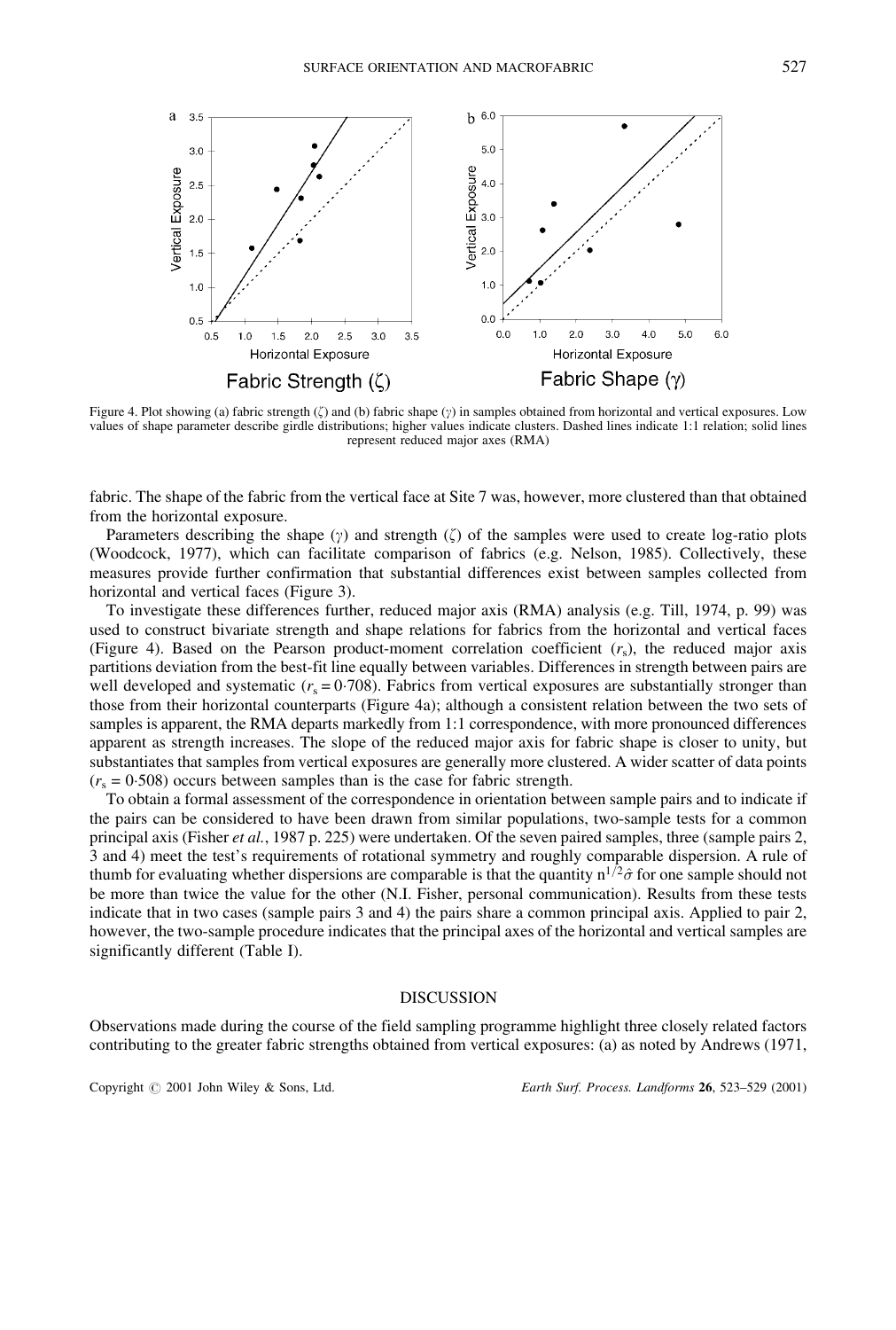p. 11), clasts projecting out from the fine matrix (i.e. those with long axes orientated subparallel to the direction faced by the slope) are most obvious to the observer; (b) clasts orientated subparallel to the slope are easiest to measure from vertical exposures using standard compass-and-rod field procedures; and (c) clasts with long axes parallel to the face of the exposure have a tendency to fall from the vertical wall during preparation of the exposure.

Accurate measurement of clast orientation requires removal of a stone from the surrounding matrix and insertion of a non-metallic rod into the cavity to replicate the stone's position. A cavity is much more likely to remain open and stable if the long axis of the stone is orientated with the slope. Conversely, a clast orientated subparallel with a vertical sampling surface is much more difficult to see and remove without caving. Consequently, such clasts are less likely to be sampled.

Observations from the floor of a pit may constitute less biased samples because ease of access to clasts orientated parallel and transverse to the slope is approximately equal. Clasts with a primary axis projecting directly out of a horizontal exposure are likely to have been rotated by frost-heaving processes (Washburn, 1980, p. 88). The latter are most prevalent in near-surface layers, which are to be avoided assiduously in the context of most fabric studies (e.g. Wright, 1957; Millar and Nelson, unpublished data).

Benedict (1970) found that the combined influence of solifluction and frost creep extended to a depth of about 50 cm in lobes and terraces on Niwot Ridge, while Fahey (1974) observed vertical displacement by frost heave of up to 30 cm in the same general area. Because our samples were obtained over the depth increment 20–60 cm they probably include clasts that were rotated by frost heave, as well as some unaffected by contemporary mass movement. The data sets therefore represent composite samples of clasts affected by orientating mechanisms that vary in nature and intensity over the vertical extent of the sections from which they were collected.

The possibility exists that microscale variations in process intensity could be a factor in differences between sample pairs. Although little is known about the variability of movement rates at depth within very small volumes of colluvium, Benedict's (1970) investigations show that the range of movement rates in vertical profiles through turf- and stone-banked lobes and terraces on Niwot Ridge is larger than those measured laterally across the surfaces of these features. Analyses by Caine (1982) demonstrated that the lateral variability of movement rates is insignificant at the scale of the individual pits used in the present study. A study of macrofabrics in glacial till by Young (1969) found considerably more variability in the vertical dimension than laterally over small  $(< 1 \text{ m})$  distances. These observations indicate that sampling-face orientation is more likely than lateral variations in movement rates to be the primary factor responsible for pairwise differences in fabric strength and orientation. This interpretation could be tested further by concentrating sampling efforts on relatively thin layers with greater extent parallel to the ground surface.

#### **CONCLUSIONS**

Sampling surfaces used to obtain data for fabric analysis commonly present themselves as specific, often short-lived opportunities, such as situations involving road cuts or the walls of borrow pits. Such practical constraints notwithstanding, pronounced and consistent differences in the strength of paired fabric samples in this study indicate that the orientation of the sampling face can exercise a significant influence over both the fundamental characteristics and the details of fabric signature. It follows that the effectiveness of clast fabric as a diagnostic tool is dependent on such mesoscale sampling considerations, and that the orientation of sampling exposures should be reported in subsequent investigations. Similar concerns have been advanced recently in the context of microscale sampling decisions (Kjær and Krüger, 1998; Major, 1998).

Mills (1991), echoing earlier pleas by Andrews and King (1968), Hill (1968) and Andrews (1971), pointed to the need for standardization of sampling procedures before firm conclusions can be reached about the effectiveness of clast fabric analysis for discriminating between sedimentary processes and depositional environments. Nonetheless, sampling procedures remain an under-investigated topic in studies of clast macrofabric. Given this situation, indictments of the entire enterprise (Bennett *et al.*, 1999) may be premature.